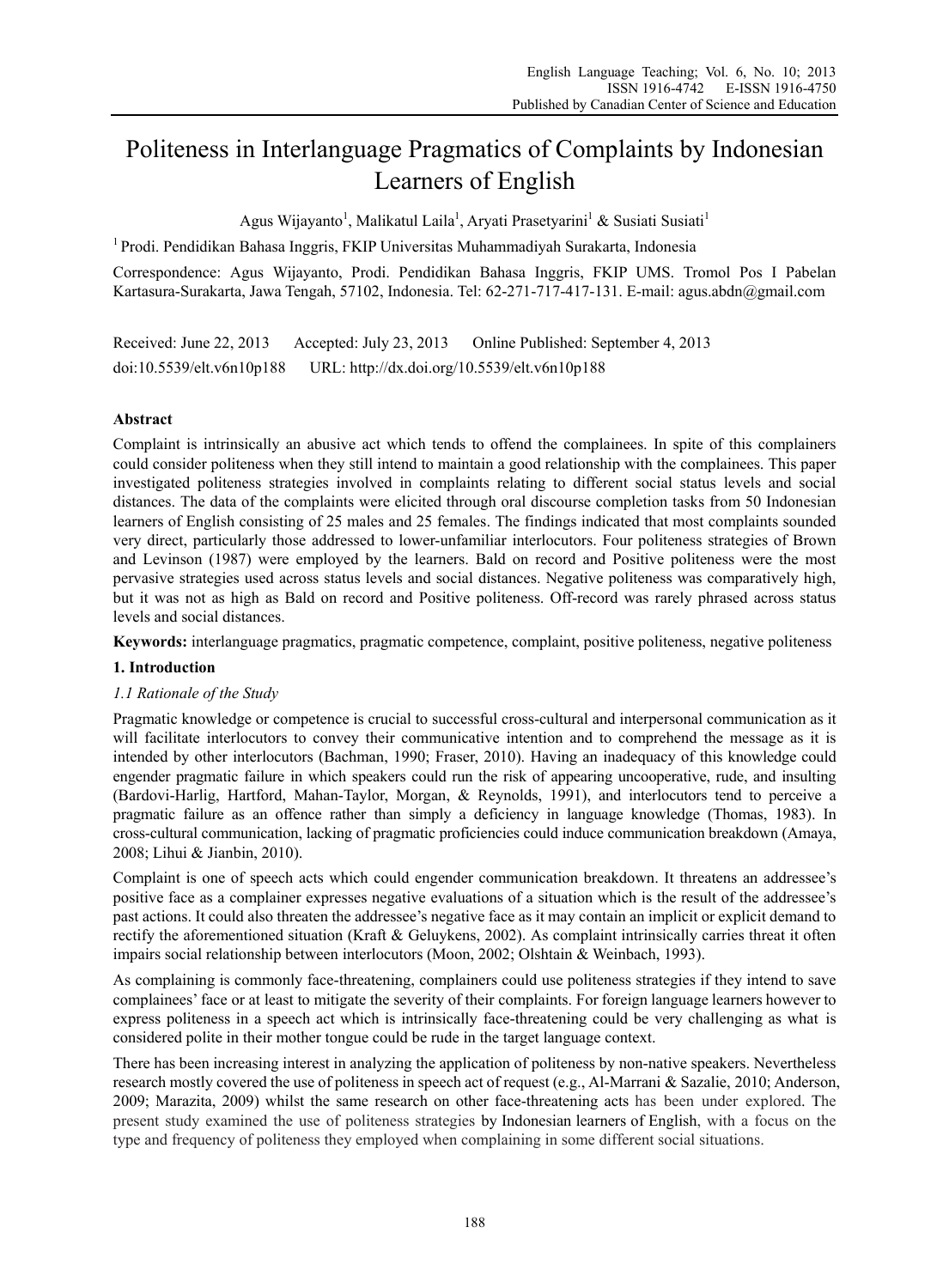# *1.2 Research Questions*

It was reported that speech act realizations were influenced by different social status (Al-Eryani, 2007), degree of formality (Félix-Brasdefer, 2006), and gender differences (Sadler and Eroz, 2002). In Indonesian sociocultural context, the use of speech act strategies was influenced by collocutors' status levels (Oktoprimasakti, 2006), familiarity between interlocutors (Astika, 2013), and face maintenance and gender (Prawito, 2007).

Considering the background above this research investigated the use of politeness strategies by Indonesian learners of English in relation to differences in social status levels and familiarity of interlocutors. The following research questions were raised: (1) Do Indonesian learners of English use politeness strategies when they make complaints? (2) Do different social distances (familiarity) instigate different use of politeness strategies? (3) Do different status levels (power) induce different use of politeness strategies?

# **2. Literature Review**

# *2.1 Speech Act of Complaint*

Complaint has been suggested as the expression of negative feelings relating to what speakers present as a complainable matter (Traverso, 2008). It often refers to "expression of dissatisfaction addressed by an individual A to an individual B concerning behaviour on the part of B that A feels unsatisfactory" (Laforest, 2002, p. 1596), or to the person the complainer deems responsible for an offence (North, 2000). Complaint often involves activities in which speakers point out some transgression or misconduct on the part of the subject who caused a trouble and performed some complainable action; such trouble or complainable activity usually includes a grievance on the part of the complainer (Edwards, 2005). In other words it is directed to the person who holds accountability for the trouble (Monzoni, 2008a; Schegloff, 1988). Complaint could be committed by accusing complainees' wrong doing (Frescura, 1995) and asking rhetorical questions (Koshik, 2003) or polar questions (Monzoni, 2008b).

Studies commonly differentiate between direct and indirect complaints. The former is aimed at someone who is present in the scene (Sauer, 2000; Boxer, 1999b) and is directly responsible or accountable for the troubles (Monzoni, 2008a). In the latter a speaker complains to a recipient about some absent party or external circumstances (Drew, 1998). Indirect complaint could build a social relationship or functions as socialization strategies (e.g. Boxer, 1999a, 1999b). Unlike that of Drew (1998), Boxer's indirect complaint is similar to trouble-telling (Jefferson, 1988) or gripping (Allami, 2006) in which the addressee is not held responsible for a perceived offence. Boxer (1999b) explained that indirect complaint is commonly initiated with moves relating to some themes such as self, situation, and other. In a *self* complaint a speaker expresses negative evaluation about himself or herself by criticizing her or his own ability, behaviour, actions, or physical appearance etc. In a *situation-induced* complaint a speaker complains about general problems for example, time, money, food, courses, weather, illness, fatigue and crime etc. In *other* complaints, speakers talk about other person(s). This type of complaint is commonly referred to as third party complaint.

Previous research revealed that English language learners used different complaint strategies as compared with native speakers of English. Trosborg (1995) compared the realization of requesting, complaining, and apologizing by Danish learners of English and native speakers of English. As to complaint strategies, the researcher reported that unlike the native speakers of English the learners used fewer complaint modifications and they tended to phrase their complaints unconvincingly and less forcefully. Murphy and Neu (1996) compared the realization of complaint by American native speakers of English and Korean learners of English. They reported that the native speakers of English hardly used criticism whilst the Korean learners of English tended to produce an aggressive and disrespectful criticism. A study by Tanck (2002) reported that non native speakers of English produced longer complaints than did native speakers of English, and they often used inappropriate complaints to collocutors of higher status. It was reported by Umar (2006) that Sudanese learners of English sounded more confrontational than did native speakers of British English when they made complaints since the learners involved much lower levels of courtesy in their complaints.

# *2.2 Face-Work*

To date some models of face-work were conceptualized by some pioneers such as Goffman (1967), Lakoff (1977), Leech (1983), and Brown and Levinson (1987). Goffman (1967) views face as a public image in the flow of social events which is temporarily loaned to an individual from society as long as he or she is worth to it. To secure his or her public image he or she needs to perform face-work that is conducting an action consistent with face. Lakoff (1977) asserts that face-work is a cooperative transaction which governs human communication. She formulates it into three rules including formality: don't impose, remain aloof. This is the basic politeness strategy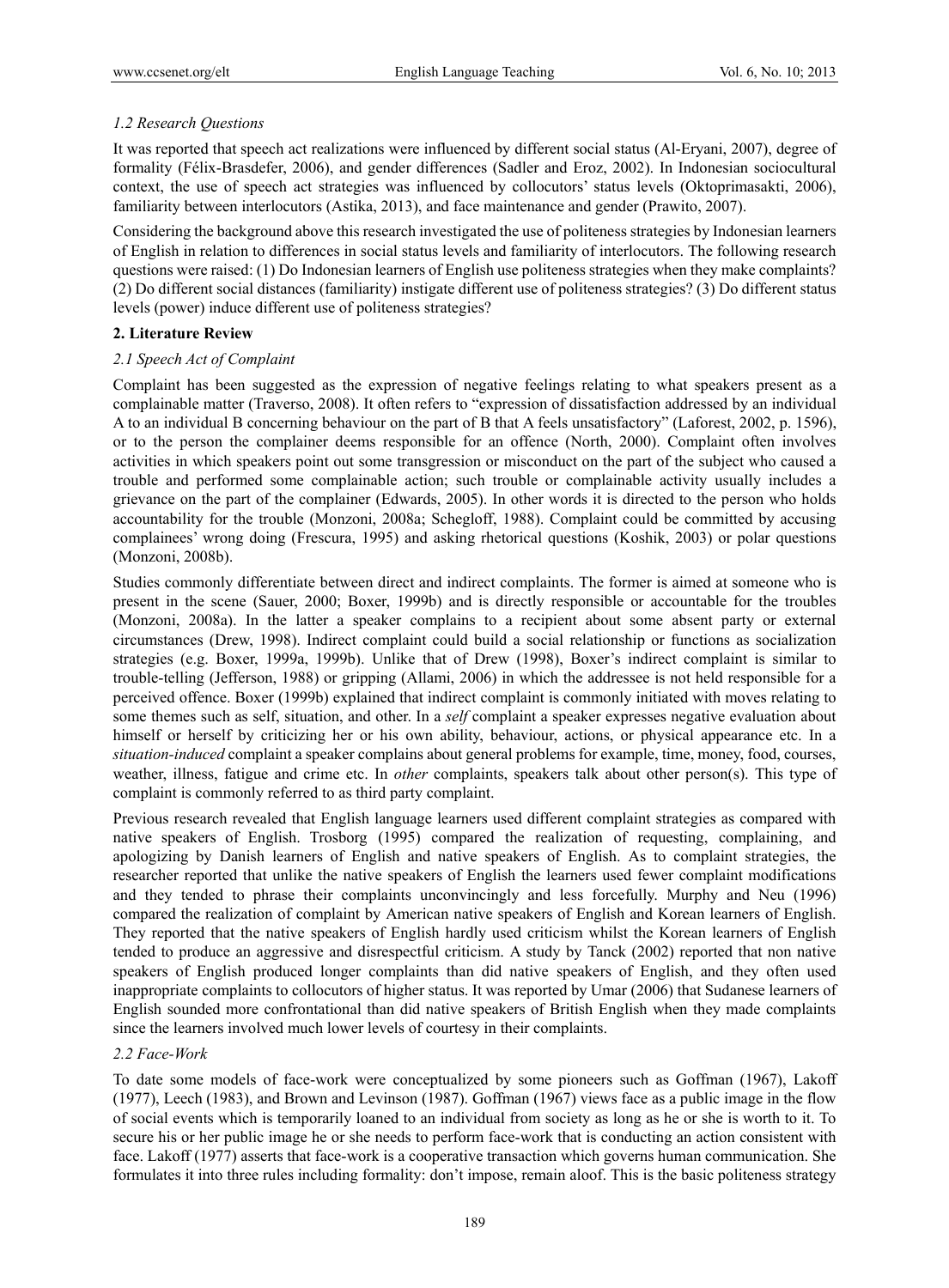of avoiding imposition on others and the rule of maintaining social distance. The next rule is hesitancy which allows addressees their options—a strategy to respect private territories. The last is equality or camaraderie that is acting as though interlocutors were equal, and making them feel good. In contrast to the first rule, the last is the strategy to show informality in which all attributes regarding to social differences between interlocutors are removed for the sake of communication concord.

Brown and Levinson (1987) formulate the concept of face based on Goffman's face (1967). Central to Brown and Levinson's face-work is that an individual has two wants that is negative face—the basic claim to personal preserves and rights to non-distraction, and positive face—positive consistent self-image including the desire that this self-image is appreciated and approved of. In every social interaction interlocutors cooperate each other in order to maintain their face and everyone's face depends on everyone else's is being maintained. Owing to vulnerability of face in social interaction it can be lost, maintained, and enhanced.

Interlocutors employ strategies to minimize face threats when using some speech acts in which the selection of a strategy counts on the ways speakers weigh up the face threatening acts (FTA) in relation to hearers. Brown and Levinson suggest three aspects which can be used to calibrate the strength of FTA: P (power), D (social distance), and R (the degree of imposition). They furthermore assert that three wants have to be considered if speakers intend to communicate the FTA that is their want to communicate the contents of FTA, to be efficient, and to maintain hearers' face to any degree. If the speakers plan to do a FTA, they can do it in prescribed strategies: off-record and on-record. The former is commonly carried out by involving indirect linguistic realization whilst the latter can be performed without redress (baldly) and with redress by employing Positive and Negative politeness. Positive politeness addresses positive face, whilst Negative politeness satisfies negative face. When the risk of damaging a hearer's face is too great, the speaker can relinquish the FTA completely or 'don't do FTA'.

Research on politeness has been growing considerably since the concept of face-saving strategy was proposed by Brown and Levinson (1987). Literature on politeness often contrasts their work with other concepts of politeness across culture. For example in Japanese interpersonal communication, preserving social hierarchies is much more important than claiming freedom from imposition (Matsumoto, 1988). In Chinese sociocultural context, politeness (*límáo*) is not an individual's want to claim their private territory but rather a phenomenon which belongs to the level of society that is social principles to establish social bonds, strengthen solidarity, and control social distance (Gu, 1990). In Indonesia particularly in Javanese context, politeness concerns *sopan* and *santun* (Wijayanto, 2013). The former is other-oriented politeness which functions to attend other people's welfare including maintaining their *rasa* (feelings) and/or respecting their *aji* (self-worth). The latter signifies one's quality of being a Javanese. As a private or self orientation *santun* lacks similarities to Brown and Levinson's freedom from imposition but rather the maintenance of one's awareness to show propriety in manners and behaviour according to *tata krama* (etiquette) which could secure one from negative evaluation or appraisal by the public.

# **3. Method**

# *3.1 Research Participants*

To recruit the research participants, the researchers announced the intention of obtaining pragmatic data and explained the objectives of the research to undergraduate students of the English department of Muhammadiyah University of Surakarta, Indonesia. Those who were interested and agreed to voluntary participate in the research were recruited and they were selected through a random sampling technique. Participants taking part in this research consisted of 50 students comprising 25 males and 25 females who were in the second-year course of the degree of English education. The age of the students ranged between 18-20 years old, with the average age being 19.5 years. They reported that they have previously studied English for six years in secondary schools and two years at the English department. The level of their English was upper-intermediate. None of the participants went to English speaking countries previously and they never used English in naturalistic setting.

# *3.2 Research Instrument*

Written discourse completion task (DCT) has been a very popular instrument of data elicitation in interlanguage pragmatic research. Data obtained through DCT has been claimed to represent appropriate pragmatic norms (Hinkel, 1997) and provide stereotypical responses which occur in spontaneous speeches of target native speakers (Beebe & Cummings, 1996). As social situations in DCT are controlled, it provides varied responses according to different social aspects (Kwon, 2004). In foreign language learning contexts where natural usages of a target language rarely occur, DCT is a very effective instrument (Seran & Sibel, 1997). Nevertheless written DCT has some drawbacks for example participants do not conversationally interact and they answer DCT scenarios based on what they believe will be appropriate responses (Golato, 2003).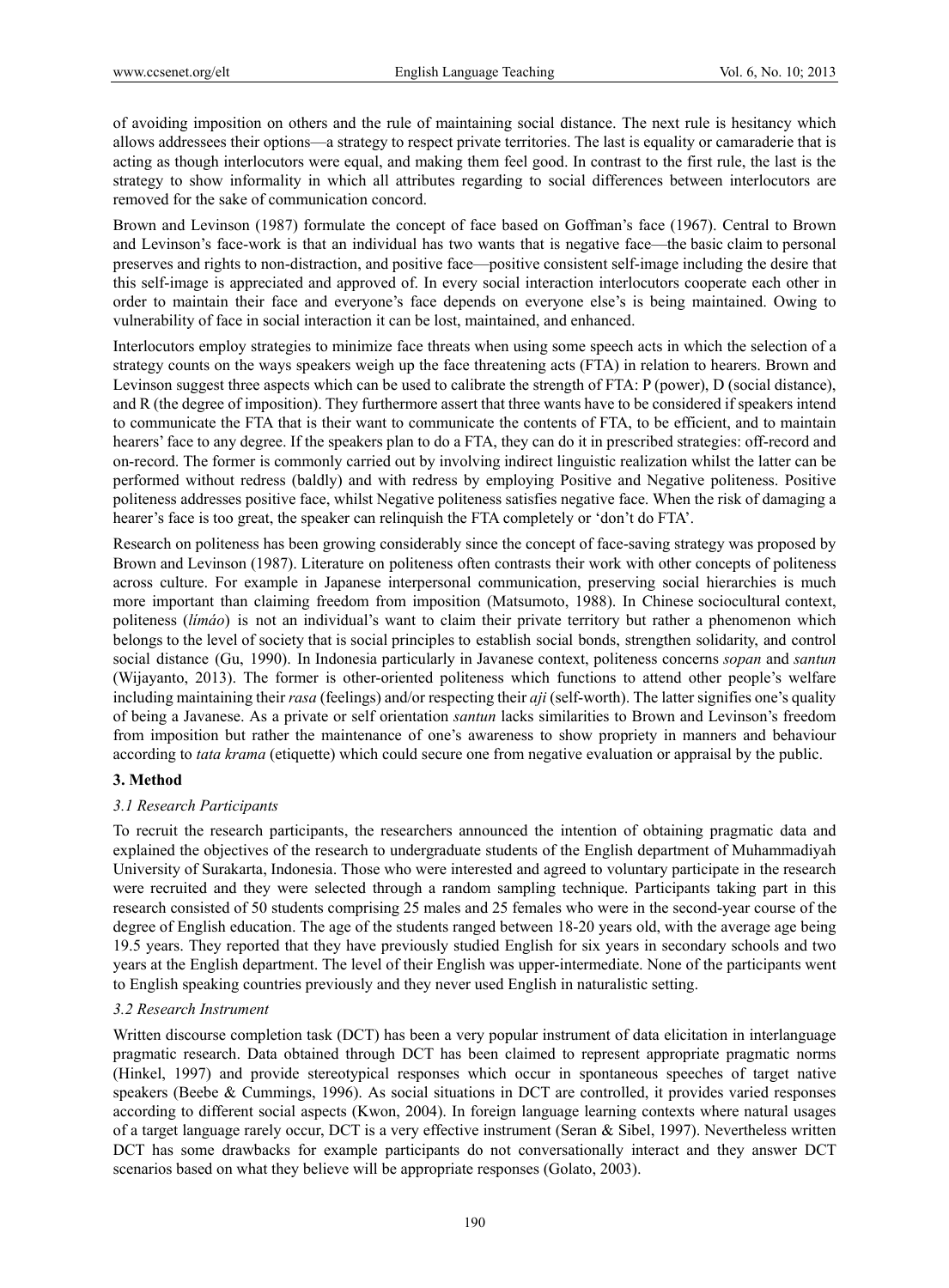To retain the strength of written DCT whilst at the same time to overcome its downside, this study applied an oral DCT (referred to henceforth as ODCT) to elicit the research data. The ODCT designed for the present study consisted of scenario description which provided the research participants with a specific social situation, setting, speaker's roles, and relative status levels of collocutors. Based on the scenario description, research participants were required to respond each ODCT orally. Thus the ODCT would retain spontaneous responses.

The ODCT scenarios were designed to be as realistic as possible to Indonesian sociocultural contexts. They involved nine scenarios each of which represented one of three different status levels constituting either different age levels or occupation (lower, equal, and higher) and three social distances or familiarities (close, familiar, unfamiliar). They are summarized as follows.

Scenario 1: your close friend broke your new camera (complaining to a close-equal status).

Scenario 2: your brother borrowed your motorcycle and he returned it late (complaining to a close-lower status).

Scenario 3: your father forgot to give you money for your tuition fee (complaining to a close-higher status).

Scenario 4: your neighbor next door turned on rock music too loud (complaining to a familiar-equal status).

Scenario 5: your inferior has not finished the report as you ordered (complaining to a familiar-lower status).

Scenario 6: your lecturer gave you a low mark (complaining to familiar-higher status).

Scenario 7: a student cut your queue in a photocopy service centre (complaint to an unfamiliar-equal status).

Scenario 8: a busker next to you is playing a guitar too loud (complaining to an unfamiliar-lower status).

Scenario 9: an administrative staff ignores your presence (complaining to an unfamiliar-higher status).

### *3.3 Data Analysis*

A modified taxonomy of complaint based on Trosborg (1995) was employed to classify complaint strategies used by the research participants. Complaint consists of utterances which function as head acts (the main strategies which express complaints) and supporting moves (additional information but does not state complaint) which initiate and/or follow the head acts. The head acts include the following strategies.

Strategy 1: No explicit reproach

A complainer uses hinting strategies in which case the complainable is not mentioned in the proposition. In other words the complainer does not directly state that something is bad or offensive.

# Strategy 2: Expression of annoyance

This strategy involves the expression of annoyance, dislike, and disapproval, relating to a certain state of affairs the speaker considers bad for him or her. The utterance may also express the bad consequences resulting from an offence for which the complainee is held implicitly responsible.

#### Strategy 3: Accusations

Accusations are used by a complainer to establish the agent of a complainable. The complainer can ask the hearer questions about the situation or assert that he or she was in some way connected with the offence and thereby try to establish the hearer as a potential agent of the complainable (indirect accusation). Alternatively, the complainer can directly accuse the complainee of having committed the offence (direct accusation).

#### Strategy 4: Blaming

A complainer presupposes that the accused is guilty of the offence. This category includes two strategies: modified blame and explicit condemnation of action/person.

# Strategy 5: Asking for responsibility

In this strategy a complainer asserts a state of affair in the presence of the complainee that the complainee holds responsible for the offence.

#### Strategy 6: Warning

Warning is given by a complainer to urge or advise the complainee to be careful and cautious as what she or he did or is doing has offended the complainer or someone else or third party.

## Strategy 7: Expressing disappointment

Through this strategy a complainer expresses a feeling of dissatisfaction as his or her expectations towards the complainee are not realized. This also involves dissatisfaction to a state of affairs which is inconsistent with what the speaker expects.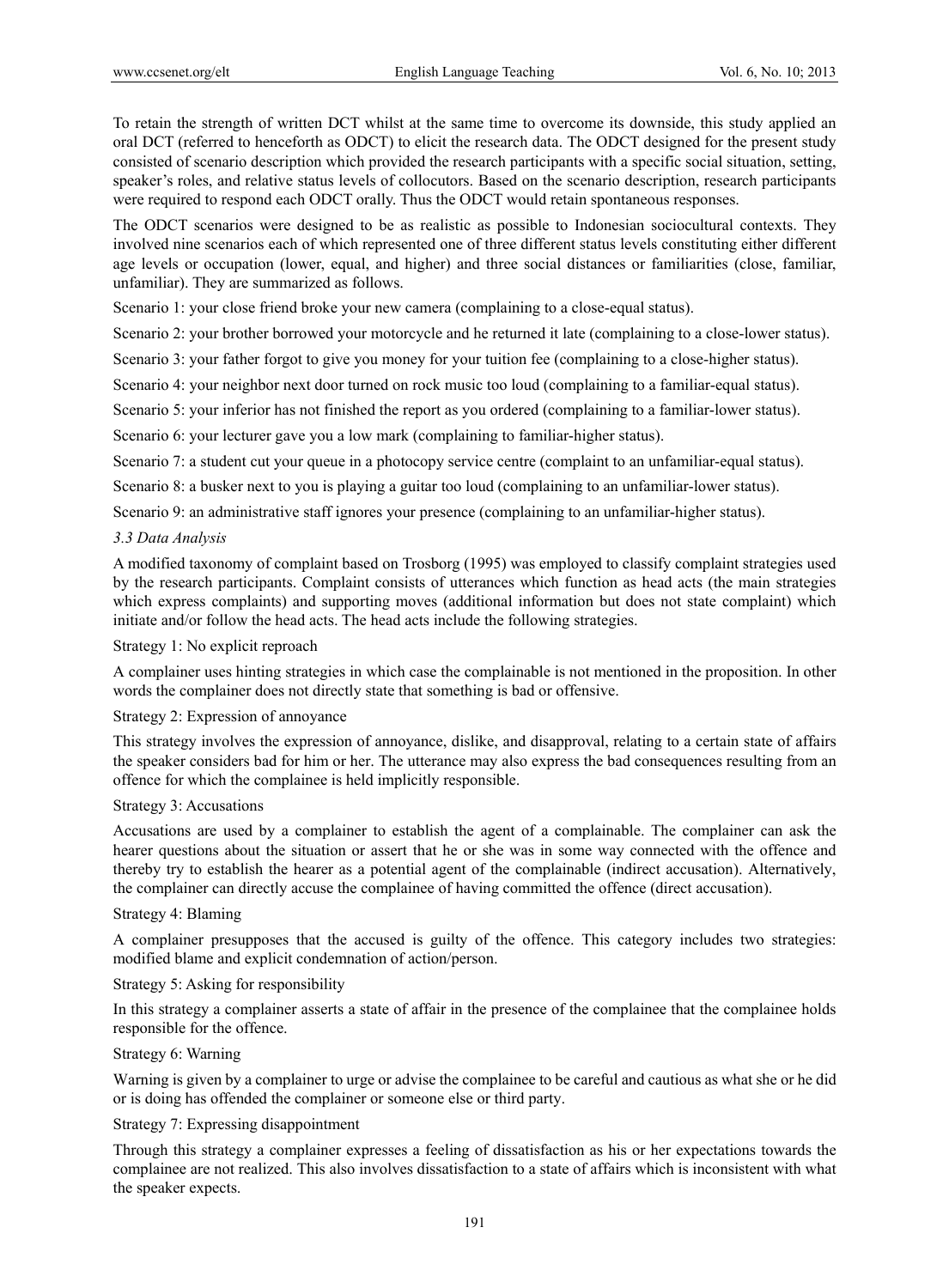## Strategy 8: Threatening

A threat is done by a complainer by expressing an intention to inflict pain, injury, punishment, and some other unpleasant consequences to the complainee.

Strategy 9: Criticizing/rebuking/reproving/admonishing

In this strategy a complainer expresses gentle to sharp and stern disapprovals relating to a certain state of affairs the speaker considers bad for him or her for which the complainee is held responsible.

#### Strategy 10: Requesting/ordering

This is the act of asking for something to be given or done. In Trosborg' (1995) taxonomy it is considered as "other" act which is not included as a main complaint strategy. In this research however, it is utilized by the research participants as a head act of a complaint.

Strategy 11: Letting off hook (forgiving and accepting the offence)

This is a strategy when a complainer relinquishes his or her complaint due to some sociocultural reasons. This strategy is done by forgiving the offenders and even accepting the complainable matters.

The politeness strategies involved in the complaints were analyzed based on Brown and Levinson (1987): Bald on record, Positive politeness, Negative politeness, and Off-record. Bald on record is employed whenever a speaker wants to do FTA with maximum efficiency more than he or she wants to satisfy the hearer's face. Positive politeness satisfies a hearer's positive face that is his or her desire that his or her wants (or the actions/acquisitions/values resulting from them) should be thought of as desirable. Negative politeness redresses a hearer's negative face that is the want to have freedom of action unhindered and their intention unimpeded. Off-record essentially involves an indirect use of language in which the speaker says something that is either more general or actually different from what he or she means (intends to be understood). An Off-record can be done in such a way that it is not possible to attribute only one clear communicative intention to the act.

Pearson's Chi square test  $(\chi^2)$  with a confidence level of 95% or  $\alpha$ =0.05 was applied to test whether the use of each type of politeness strategies across status levels and social distances was significantly different.

#### **4. Results and Discussion**

The following sections discuss the use of politeness strategies and their frequencies. It should be noted that grammatical errors made by the participants were excluded from the analysis and discussion.

# *4.1 Types of Politeness Strategies*

The four politeness strategies of Brown and Levinson (1987) were applied in complaints: Bald on record, Positive politeness, Negative politeness, and Off-record.

#### 4.1.1 Bald on Record

In situation 1, 2, and 3, Bald on record was involved in many complaint strategies such as blaming, showing disappointment, asking for responsibility, expressing negative sequence, annoyance, and threatening.

1) I am sorry bro, this is my camera is broken because of you, so I really a complaint with you. (A response to scenario 1: direct blaming)

2) I need your responsible. (A response to scenario 1: asking for responsibility)

3) Oh my God, bro! You came late, now I think I will be late to go to college. (A response to scenario 2: negative sequence)

4) Hai brother! You are deaf! I will use it now. (A response to scenario 2: annoyance)

5) If you do it again, you cannot use again. (A response to scenario 2: threatening)

6) Dad, I'm very disappointed! (A response to scenario 3: expressing disappointment)

In situation 4, 5, and 6, Bald on record was also used in various complaint strategies, e.g. expressing annoyance, disappointment, requesting/ordering, criticizing, and warning.

7) Hey you crazy! You turn on music rock very loudly! (A response to scenario 4: annoyance)

8) Damn! Because I this day must to send to Jakarta! Fuck! You work out! Work out now! (A response to scenario 5: annoyance)

9) Turn off your-turn off radio please. (A response to scenario 4: requesting)

10) I feel disturb with that sound. You should know tomorrow I have examination. (A response to scenario 4: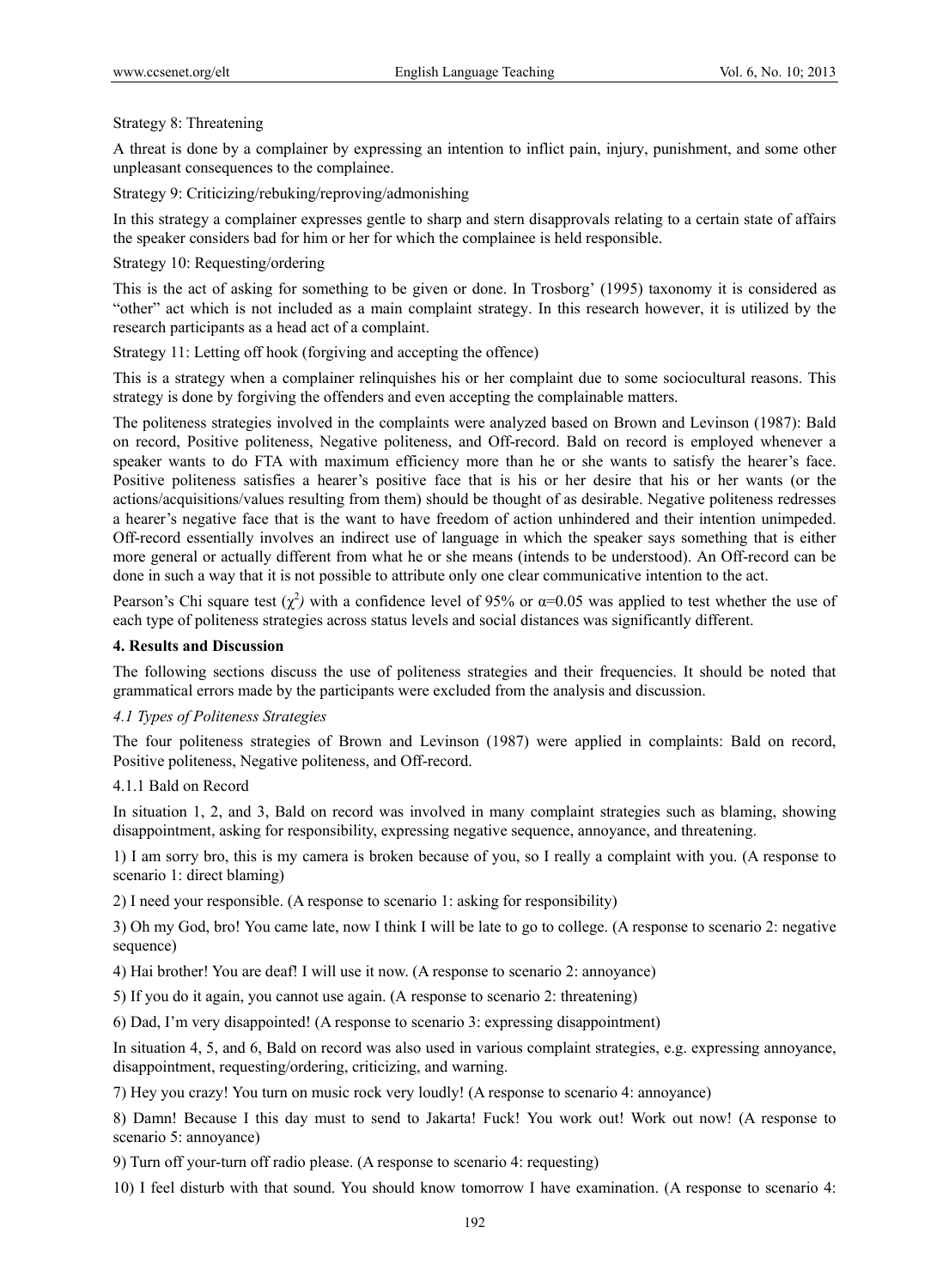annoyance)

11) Hey you! You late give me your task! (A response to scenario 5: criticizing)

12) You must do it soon! (A response to scenario 5: ordering)

13) You really disap-disappoint me, why did you do this to me? (A response to scenario 5: expressing disappointment)

14) Don't repeat! And you must finish today. (A response to scenario 5: warning and order)

15) I am very unsatisfied... make me sad mam. (A response to scenario 6: expressing disappointment)

In situation 7, 8, and 9, Bald on record occurred in the strategy of warning, admonishing, asserting right, expressing annoyance/inconvenience, criticizing, and reproving.

16) Excuse me, you must stand in line. Look! Many people in here for photocopy material or books. (A response to scenario 7: admonishing)

17) What the hell! Your-your-your voice is not good. (A response to scenario 8: criticizing)

18) You should be fired from here! (A response to scenario 9: reproving)

19) Hey, be careful your guitar hit my shoulder! (A response to scenario 8:warning)

20) It is my turn! (A response to scenario 7: asserting right)

21) Sorry your song is bad! (A response to scenario 8: criticizing)

22) Sorry Mr. I have waited in here thirty minutes so I was- I wish give me the best service for my score. Thank you. (A response to scenario 9: annoyance)

4.1.2 Positive Politeness

Asking for reasons was the strategy of Positive politeness which was frequently used by the participants. This strategy was predominantly used to express annoyance.

23) Why do you-why'd you-why do you do this? As you know, this is the new camera. (A response to scenario 1)

24) Why are you late? I have said that this afternoon I will use this motorcycle to go to campus. (A response to scenario 2)

25) Why you forgot give me a money mom? I must pay my study last month. (A response to scenario 3)

26) Why you can forget about my order? It is important for our company. (A response to scenario 5)

27) Why-why you not responsible for your report? (A response to scenario 5)

28) Hey, why you get-why you get in front of the line. (A response to scenario 7)

29) Why you play your music very noisy? (A response. to scenario 8)

30) Mister why you not serve me in your work time? (A response to scenario 9)

Asking for a reason was also used to express dissatisfaction particularly for responding scenario 6, for example:

31) Mr. why my score lecture structure 2 get D?

32) Miss. why I get the bad score?

33) Excuse me sir, why my score is bad? Beside that I have studied maximally.

Some excerpts indicated that the participants sounded as though they did not make a complaint at all, or in other words they accepted the complainable matters. This occurred particularly when they employed the strategy of seeking for an agreement or compromise, for example:

34) No problem, if you borrow careful. (A response to scenario 1)

35) Oh…ok it's fine, be on time next time. (A response to scenario 2)

36) It's OK dad, I can pay tomorrow. (A response to scenario 3)

37) Ok mom, no problem I will wait your transfer and I will borrow to my friend before that. (A response to scenario 3)

4.1.3 Negative Politeness

The strategy of being conventionally indirect and questioning comprised most Negative politeness, for example: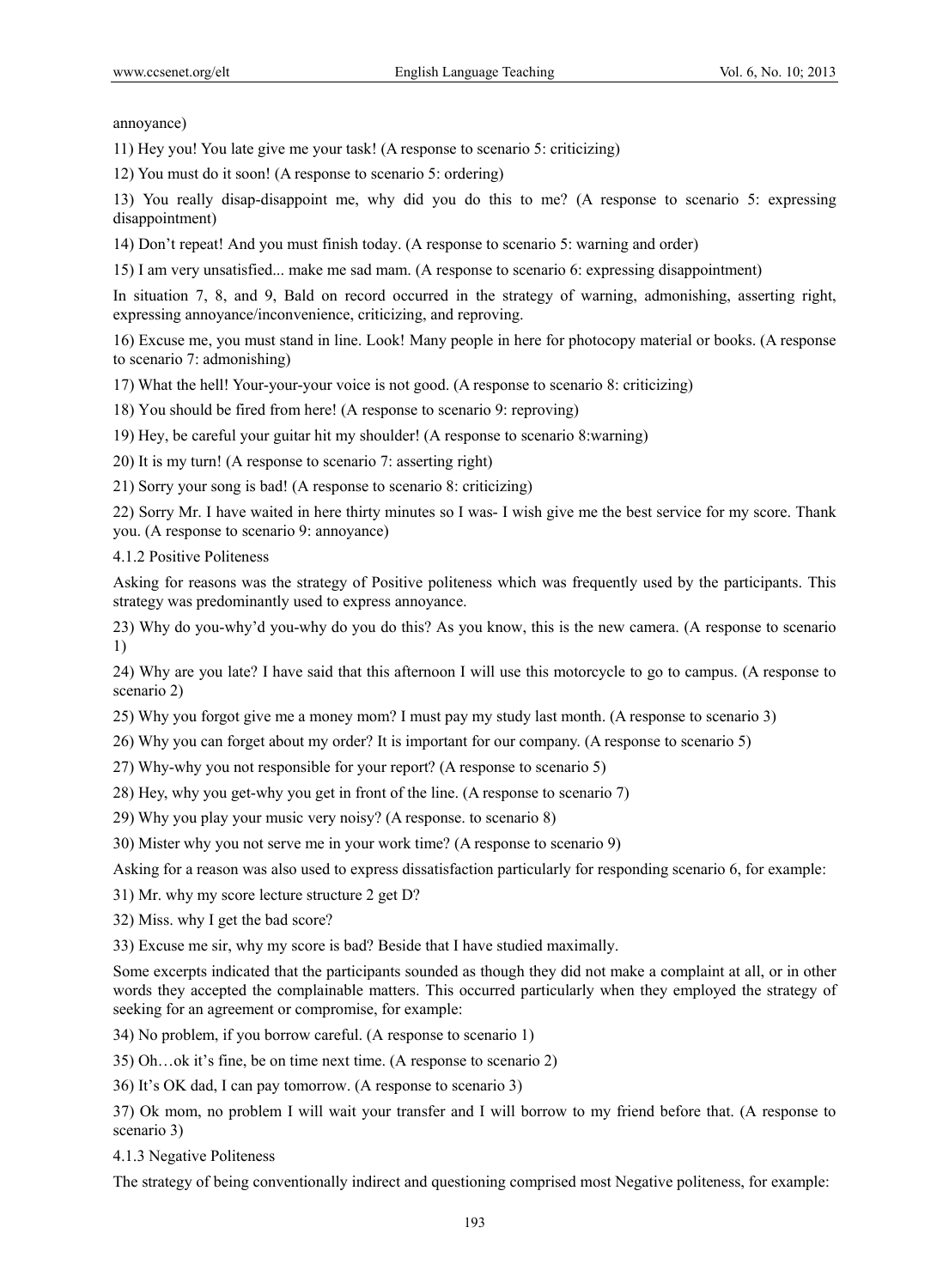38) What did you do with my camera last night? (A response to scenario 1)

39) Where are you going last time my sister? I was waiting you in-in here because I am-I would like to-I would-I would going to my campus. (A response to scenario 2)

40) I am so confused can you give me this money for me now? I need-I need it so much. (A response to scenario 2)

The strategy of being conventionally indirect was commonly phrased by the participants to make a request, primarily to respond scenario 4, 5, 7, 8, and 9.

41) Excuse me, can you minimize your volume-can you minimize volume? I want to study because yesterday I must finished examination (A response to scenario 4)

42) You know it is the last day to presentation! (A response to scenario 5)

43) Hi bro I think you must (ngantri?) I think you must take a line with all friends in here because I am here almost fifteen minutes like all my friends in here. (A response to scenario 7)

44) Could you be nice please? (A response to scenario 8)

45) Can you search the data and please give, please we all here more attention. (A response to scenario 9)

4.1.4 Off-Record

Asking a rhetorical question was the most common Off-record strategy involved in complaints and mostly it was employed to express annoyance.

46) Hey Rudy! Are you stupid? This camera is expensive you know? (A response to scenario 1)

47) Niny, where…why do you late! What time is it? I want to take my motorcycle. (A response to scenario 2)

48) Hey brother! Are you never stay on the line? (A response to scenario 7)

49) Hey, what the hell was that? (A response to scenario 8)

50) Sorry sir, what are you doing? it's... it's ... it's information very important for me ...for me. (A response to scenario 9)

*4.2 The Use of Politeness across Different Status Levels* 

4.2.1 Close-Equal/Close-Lower/Close-Higher (Scenario 1, 2, and 3)

Table 1 shows that Bald on record and Positive politeness were used more frequently than Negative politeness and Off-record across the three status levels. Bald on record was used in the complaints to close-higher and close-equal collocutors more or less similarly and it was used slightly less often to those of close-lower interlocutors. Positive politeness was used across the three status levels roughly similarly. Negative politeness was used to address complainees of close-higher and close-lower status approximately similarly, and it was used significantly the least often to those of close-equal. Off-record was used in the complaints to close-lower collocutors more often than it was to close-equal, and it was used significantly the least often to those of close-higher. Chi square test revealed that the differences in frequency of Off-record and Negative politeness across the three status levels were significant.

|  |  | Table 1. The frequencies of politeness types used in Close-Higher/Close-Lower/Close-Equal |
|--|--|-------------------------------------------------------------------------------------------|
|  |  |                                                                                           |

|                     | Close-Equal | Close-Lower | Close-Higher | $\gamma^2$ test | df 2, $p=0.05$ |
|---------------------|-------------|-------------|--------------|-----------------|----------------|
| Bald on record      | 40          |             |              | 0.80            |                |
| Positive politeness | 46          | 49          | 42           | 0.54            | 5.99           |
| Negative politeness |             |             |              | 8.0             |                |
| Off-record          |             |             |              | 8.96            |                |

\*Significant difference is found when  $\chi^2$  value > 5.99

4.2.2 Familiar-Equal/Familiar-Lower/Familiar-Higher (Scenario 4, 5, and 6)

Table 2 reveals that Positive politeness was used to address complainees of familiar-higher status the most frequently and it was used to those of familiar-equal the least frequently. Bald on record was particularly high in the complaints to collocutors of familiar-equal and familiar-lower, and it was used considerably the least often to those of familiar-higher. Negative politeness was used in the complaints to familiar-equal collocutors more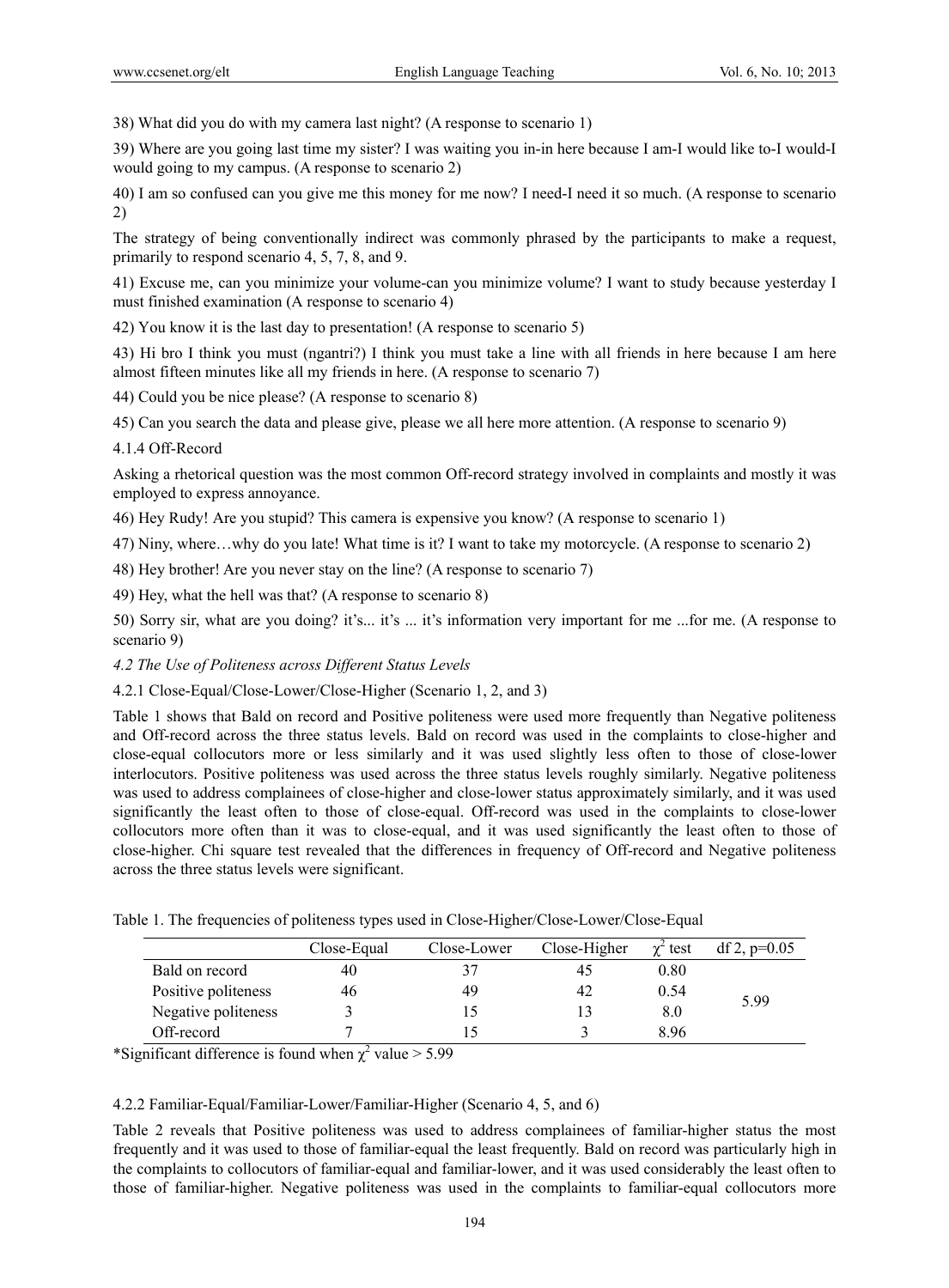commonly than it was in the ones to those of familiar-higher, and it was applied the least frequently to familiar-lower complainees. Off-record was commonly used to address collocutors of familiar-lower considerably more often than it was to those of familiar-higher and familiar-equal. It can be summarized that complainees of familiar-equal status tended to be addressed with Bald on record or Negative politeness, whilst those of familiar-lower and familiar-higher were commonly addressed with Positive politeness.

| Table 2. The frequencies of politeness types used in Familiar-Higher/Familiar-Lower/Familiar-Equal |  |  |  |  |  |  |  |
|----------------------------------------------------------------------------------------------------|--|--|--|--|--|--|--|
|----------------------------------------------------------------------------------------------------|--|--|--|--|--|--|--|

|                     | Familiar-Equal | Familiar -Lower | Familiar -Higher | $\gamma^2$ test | df 2, $p=0.05$ |
|---------------------|----------------|-----------------|------------------|-----------------|----------------|
| Bald on record      |                | 36              | 14               | 22.27           |                |
| Positive politeness |                |                 | 73               | 32.38           | 5.99           |
| Negative politeness | 40             |                 | 20               | 18.62           |                |
| Off-record          |                |                 |                  | 1531            |                |

\*Significant difference is found when  $\chi^2$  value > 5.99

4.2.3 Unfamiliar-Equal/Unfamiliar-Lower/Unfamiliar-Higher (Scenario 7, 8, and 9)

Table 3 indicates that Bald on record was used by the participants the most frequently across the three status levels. It was addressed to collocutors of unfamiliar-lower status significantly more often than it was to those of unfamiliar-higher and unfamiliar-equal. Positive politeness was commonly used to address collocutors of unfamiliar-equal and unfamiliar-higher more or less similarly, and it was used significantly the least often to those of unfamiliar-lower. Negative politeness was comparatively high particularly used to address unfamiliar-equal complainees. Off-record was used considerably the least often across the three status levels. The differences in frequency of Negative politeness and Off-record across the three status levels were not significant.

| Table 3. The frequencies of politeness types used in Unfamiliar-Higher/Unfamiliar-Lower/Unfamiliar-Equal |  |  |  |  |
|----------------------------------------------------------------------------------------------------------|--|--|--|--|
|                                                                                                          |  |  |  |  |

|                     | Unfamiliar-Equal | Unfamiliar-Lower | Unfamiliar-Higher | $\gamma^2$ test | df 2, $p=0.05$ |
|---------------------|------------------|------------------|-------------------|-----------------|----------------|
| Bald on record      |                  |                  | 62                | 6.26            |                |
| Positive politeness |                  |                  | 22                | 6.78            | 5.99           |
| Negative politeness |                  |                  |                   | 3.7             |                |
| Off-record          |                  |                  |                   | 0.88            |                |

\*Significant difference is found when  $\chi^2$  value > 5.99

# *4.3 The Use of Politeness across Different Familiarity or Social Distance*

4.3.1 Equal-Close/Equal-Familiar/Equal-Unfamiliar (Scenario 1, 4, and 7)

As it is indicated by table 4 that the research participants commonly applied Bald on record across the three status levels with no significant difference. They used Positive politeness very frequently, particularly to address collocutors of equal-close and they employed Negative politeness very commonly to address collocutors of equal-familiar and equal-unfamiliar. They employed Off-record in low frequencies across the three social distances with no significant difference.

Table 4. The frequencies of politeness types used in Equal-Close/Equal-Familiar/Equal-Unfamiliar

|                     | Equal-Close | Equal-Familiar | Equal-Unfamiliar | $\gamma^2$ test | df 2, $p=0.05$ |
|---------------------|-------------|----------------|------------------|-----------------|----------------|
| Bald on record      | 40          |                | 53               | 2.32            |                |
| Positive politeness | 46          |                | 23               | 15.38           | 5.99           |
| Negative politeness |             | 40             | 27               | 30.2            |                |
| Off-record          |             |                |                  | 1.86            |                |

\*Significant difference is found when  $\chi^2$  value > 5.99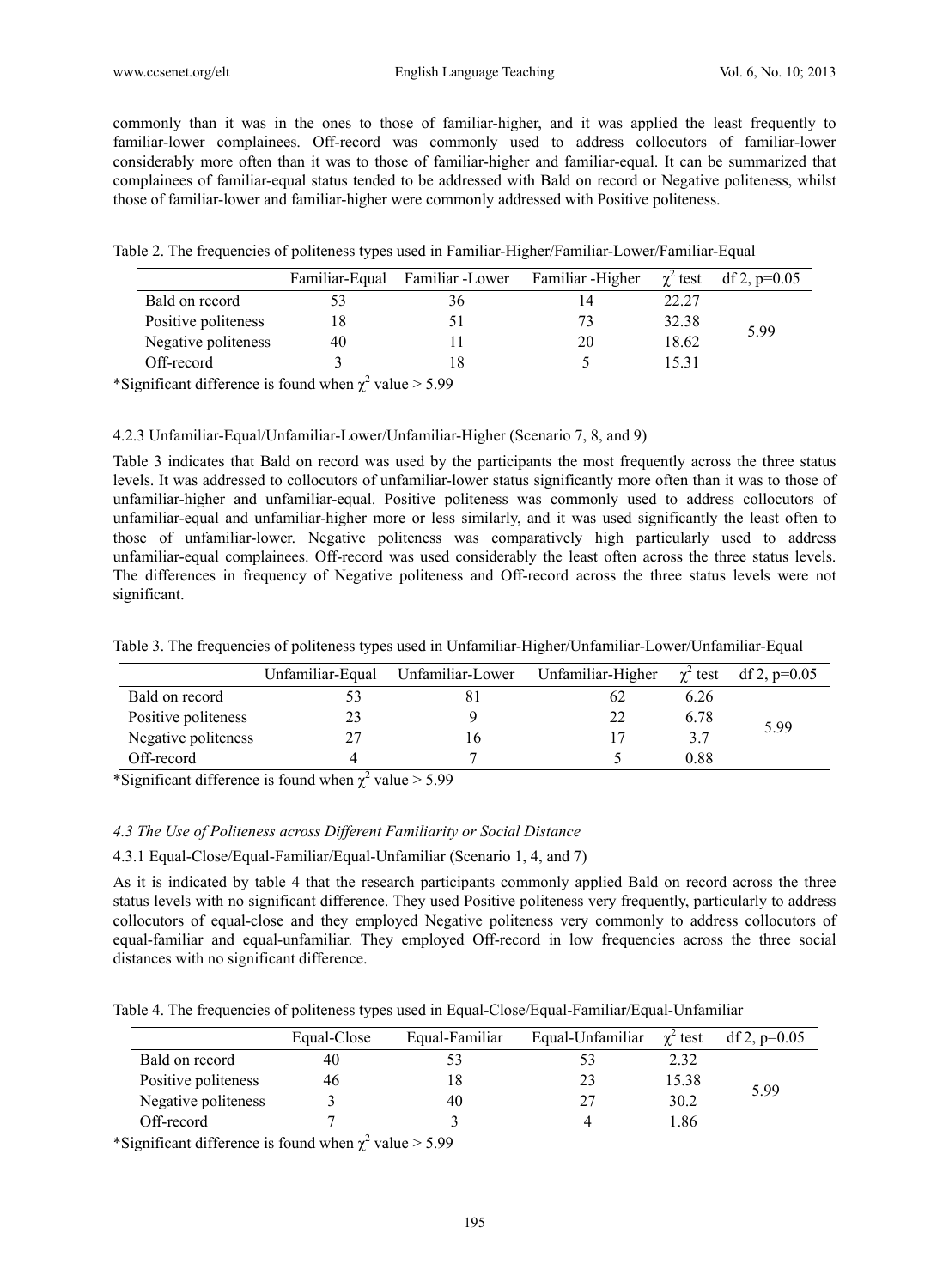# 4.3.2 Lower-Close/Lower-Familiar/Lower-Unfamiliar (Scenario 2, 5, and 8)

Table 5 points out that the research participants used Bald on record and Positive politeness very frequently. They used Bald on record to collocutors of lower-unfamiliar significantly the most often and used Positive politeness to those of lower-close and lower-familiar significantly very often. Negative politeness was employed more or less similarly across different social distances. Off-record strategy occurred in the complaints to collocutors of lower-familiar or lower-close more often than to those of lower-unfamiliar although the differences in frequency were not significant.

|                     | Lower-Close | Lower-Familiar | Lower-Unfamiliar |      | $\chi^2$ test df 2, p=0.05 |
|---------------------|-------------|----------------|------------------|------|----------------------------|
| Bald on record      |             | 36             |                  | 25.7 |                            |
| Positive politeness | 49          |                |                  | 30.9 | 5.99                       |
| Negative politeness |             |                | 16               |      |                            |
| Off-record          |             | 8              |                  | 48   |                            |

\*Significant difference is found when  $\chi^2$  value > 5.99

# 4.3.3 Higher-Close/Higher-Familiar/Higher-Unfamiliar (Scenario 3, 6, and 9)

Table 6 displays that to complain to interlocutors of higher-unfamiliar, the participants tended to apply Bald on record and to complain to those of higher-familiar they mostly used Positive politeness, whilst to those of higher-close they commonly utilized Positive politeness and Bald on record. The frequency of each strategy was differently distributed across the three social distances. Bald on record was used to address higher-unfamiliar collocutors more frequently than it was to those of higher-close, and it was used significantly the least often to those of higher-familiar. Positive politeness was used very often to complain to collocutors of higher-familiar and higher-close, and it was used relatively less often to those of higher-unfamiliar. Negative politeness was employed approximately similarly across the three social distances and it was used less often than it was either Bald on record or Positive politeness. Off-record was used the least often across social distances.

|  |  |  | Table 6. The frequencies of politeness types used in Higher-Close/Higher-Familiar/Higher-Unfamiliar |
|--|--|--|-----------------------------------------------------------------------------------------------------|
|  |  |  |                                                                                                     |

|                     | Higher-Close | Higher-Familiar | Higher - Unfamiliar | $\gamma^2$ test | df 2, $p=0.05$ |
|---------------------|--------------|-----------------|---------------------|-----------------|----------------|
| Bald on record      |              |                 | 62                  | 29.37           |                |
| Positive politeness | 42           |                 |                     | 28.92           |                |
| Negative politeness |              | 20              |                     | 1.48            | 5.99           |
| Off-record          |              |                 |                     | 0.62            |                |

\*Significant difference is found when  $\chi^2$  value > 5.99

In line with previous findings by Trosborg (1995) and Frescura (1995), some complaints involving Bald on record tended to be abusive. Bald on record sounded very direct when it expressed annoyance and reproved complainee's wrong doing. The application of some Bald on record strategies suggested that the complainers intended to deliberately make offences to the complainees or they conducted Bald on record impoliteness (Culpeper, 1996). This commonly involved direct language, for example the one used in blaming, threatening, criticizing, and reproving. Some other excerpts indicated that the application of supporting moves, i.e. attention getters generated rudeness, for instance *hey you crazy*! (7) and *hey you!* (11). The application of harsh complaint by the learners might be due to the fact that they only interacted with an imaginative person so they lacked sufficient responsibility for what they were saying. Misconception about the stereotype of the target language speakers might also contribute to the use of direct language in Bald on record. The English learners like Indonesians in general misapprehend the stereotype of Westerners (American, British and Europeans) as direct (Hassal, 2004). Nevertheless as complaint is a speech act which is intrinsically abusive and impolite (Trosborg, 1995) the use of harsh language by the English learners could be warranted.

The high application of Positive politeness was predictable as complaints naturally threaten positive face of complainees in which complainers perform a negative evaluation to some aspects of the complainee's positive face (Brown & Levinson, 1987). This can be observed when the English learners expressed some negative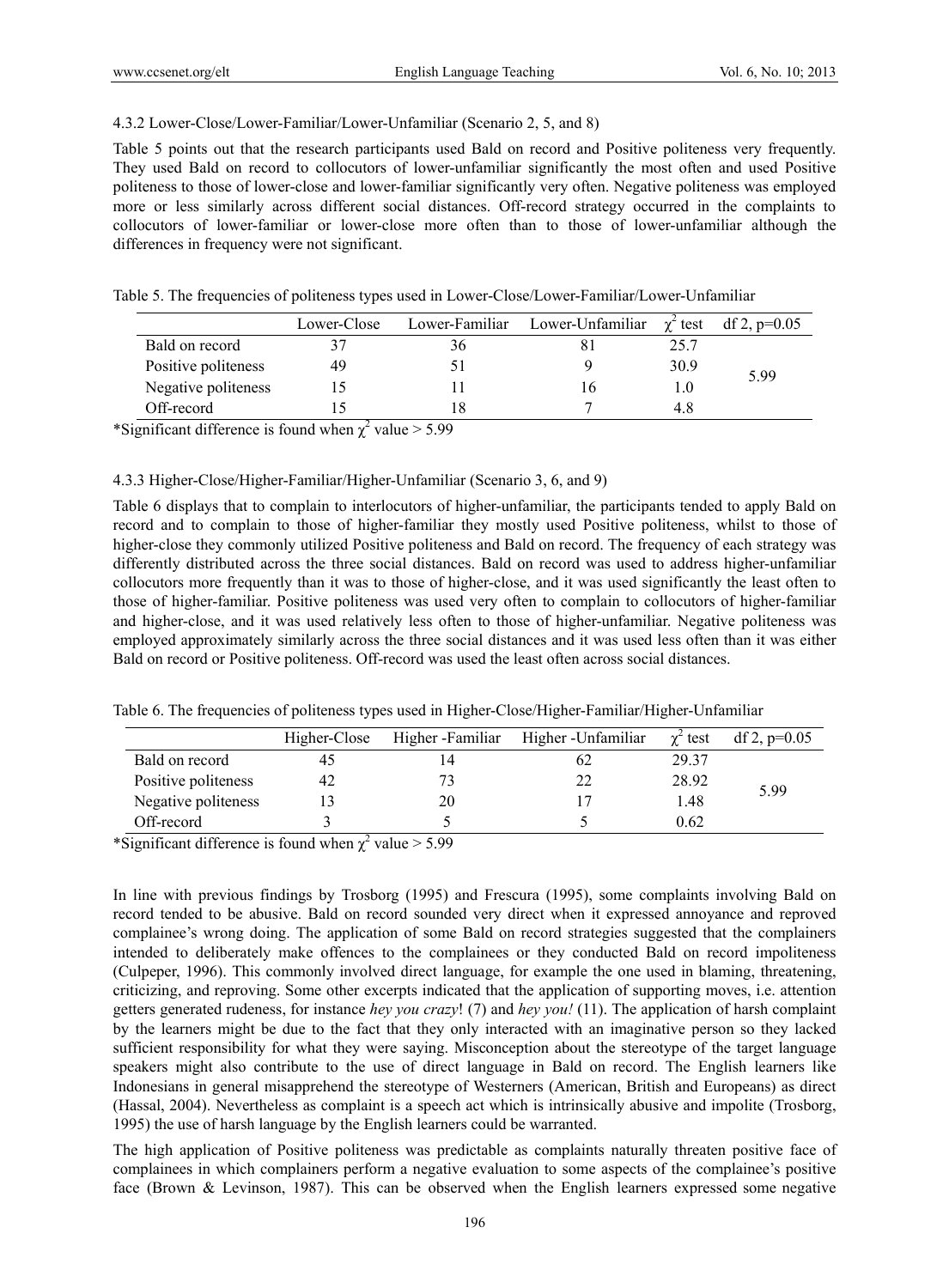evaluation to a situation relating to the complainee's past and present action. Some excerpts suggested that in the one hand they intended their complaints to be observed directly but on the other hand they did not want to sound very direct, and hence they used the strategy of asking for reasons as a compromise. This is in line with Monzoni (2008b) that asking for reasons is the most common and easiest strategy to make a complaint.

Seeking for an agreement was another strategy of Positive politeness used by the learners. The strategy was realized through the use of accepting or forgiving strategy (see 36 and 37) in which the English learners who were mostly Javanese native speakers avoided making complaints to parents. The application of this strategy might be informed by their (Javanese) sociocultural background in which parents are very important persons who have to be highly respected and should not receive complaints or at least they get non-abusive ones. Displaying obedience to parents is a very polite conduct in Javanese (Suseno, 1997), but expressing politeness by submissively accepting complainable matters is rather peculiar and it is at odds with the nature of complaint (e.g. Edwards, 2005; Laforest, 2002; North, 2000).

Off-record strategy was scarcely used by the English learners. We predicted that this is due to the fact that Off-record is not always easy to perform since it requires high knowledge of how to violate Grice's maxim so as to generate polite complaints. An Off-record strategy which is relatively easy to perform by the learners is asking rhetorical questions, e.g. (46) to (49). This finding is in line with Koshik (2003) that asking rhetorical questions is the most pervasive strategy of complaints. Nevertheless, the over use of rhetorical questions across status levels seems to suggest that the learners involved a 'play it safe' strategy (Ellis, 1994) in which they might be uncertain about other pragmalinguistic resources which could express Off-record strategy. It should be noted however that asking a rhetorical question does not always mean that the learners sounded less direct since harsh or abusive complaints could be engendered by this strategy, e.g. (46) and (49).

#### **5. Conclusion**

The study reported the use of politeness strategies of Brown and Levinson in speech act of complaint by Indonesian learners of English. The results of the study revealed that different status levels and social distances induced different frequencies of politeness strategies rather than different types of politeness. Bald on record and Positive politeness were the most pervasive strategies used by the research participants. Both politeness strategies were used significantly different when interlocutors had familiar and unfamiliar relationships and they had different status levels (lower and higher). Negative politeness also occurred commonly but it was used less often than it was Bald on record and Positive politeness. It was used significantly different when interlocutors had close and familiar relationships. Off-record was employed the least often.

This study provides a better understanding of foreign language learners' pragmatic competence regarding the use of politeness strategies. However, since the strategies were elicited mainly through ODCT, they might not truly reflect the complexities of politeness strategies in their natural setting. Although ODCT could generate spontaneous responses, participants only interacted with unreal interlocutors therefore they might lack accountability for what they said. Other research instrument such as a role play is beneficial for future research.

In addition to social contexts underlying politeness usages there are pragmalinguistic means of conveying politeness which are different in every language, hence foreign language learners shall be made aware of them. Teaching intervention to this area could minimize aggressive interactions.

### **Acknowledgements**

We would like to thank Universitas Muhammadiyah Surakarta for supporting this research and we appreciate LPPM-UMS which has helped the researchers with administrative supports. We also would like to thank the research participants for providing us with the research data.

#### **References**

- Allami, Hamid. (2006). A Sociopragmatic Analysis of Griping: The case of Iranian students. *The Linguistics Journal*, *1*, 59-76.
- Al-Marrani, Y. M. A., & Sazalie Azimah, Binti. (2010). Polite Request Strategies by Yemeni Females: A socio-pragmatic study*. Modern Journal of Applied Linguistics*, *2*, 478-516.
- Al-Eryani, Ali. (2007). Refusal strategies by Yemeni EFL learners. *The Asian EFL Journal*, *9*(2), 19-31.
- Amaya, Lucía Fernández. (2008). Teaching Culture: Is It Possible to Avoid Pragmatic Failure? *Revista Alicantina de Estudios Ingleses*, *21*, 11-24.
- Anderson, J. A. (2009). Polite Requests in Non-Native Varieties of English: The Case of Ghanaian English. *LINGUISTIC ATLANTICA* (*Journal of the Atlantics Provinces Linguistic Association )*, *30*, 59-86.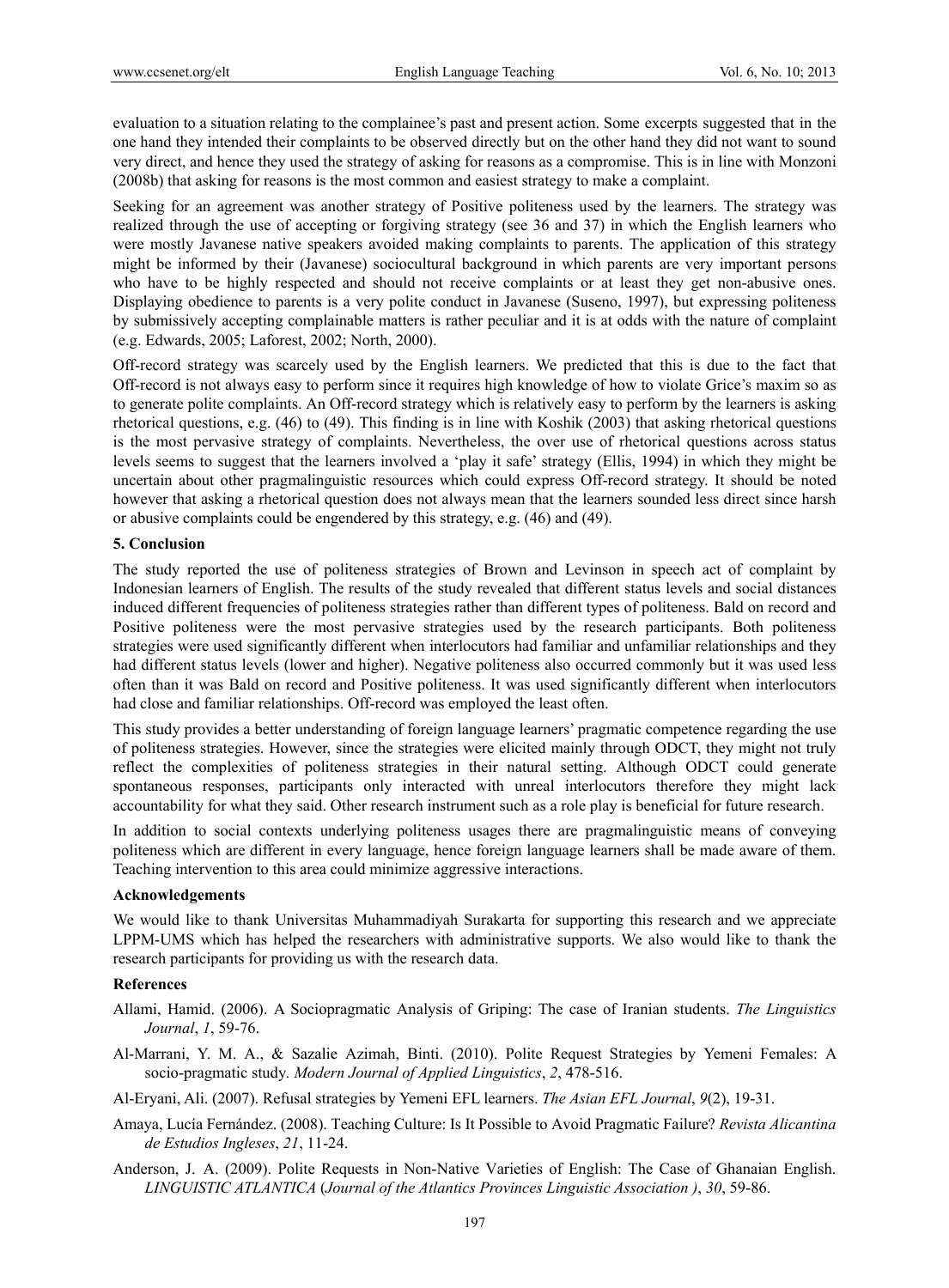- Astika, Dheftya, Cahya. (2013). The Influence of Social Distance, Status, and Gender on the Complaint Strategies by Indonesian EFL Learners. Unpublished undergraduate thesis, English Department, FKIP Universitas Muhammadiyah Surakarta, Surakarta.
- Bachman, L. F. (1990). *Fundamental Considerations in Language Testing*. Oxford: Oxford University Press.
- Bardovi-Harlig, K., Hartford, B. A. S., Mahan Taylor, R., Morgan, M. J., & Reynolds, D. W. (1991). Developing pragmatic awareness: Closing the conversation. *ELT Journal*, *45*(1), 4-15. http://dx.doi.org/10.1093/elt/45.1.4
- Beebe, L. M., & Cummings, M. C. (1996). Natural speech act data versus written questionnaire data: How data collection method affects speech act performance. In S. M. Gass, & J. Neu (Eds.), *Speech Acts across Cultures* (pp. 65-86). Berlin: Mouton de Gruyter.
- Boxer, Diana. (1993a). Complaints as positive strategies: What the learner needs to know. *TESOL QUARTERLY*, *27*(2), 277-299. http://dx.doi.org/10.2307/3587147
- Boxer, Diana. (1993b). Social distance and speech behaviour. The case of indirect complaint. *Journal of pragmatics, 19*, 103-125. http://dx.doi.org/10.1016/0378-2166 (93)90084-3
- Brown, Penelope, & Levinson, Stephen, C. (1987). *Politeness: Some Universal in Language Usage*. Cambridge: Cambridge University Press.
- Culpeper, Jonathan. (1996). Toward an anatomy of impoliteness. *Journal of Pragmatics*, *25*, 349-367. http://dx.doi.org/10.1016/0378-2166 (95)00014-3
- Drew, Paul. (1998). Complaints about transgressions and misconduct. *Research on Language and Social Interaction*, *31*(3/4), 295-325. http://dx.doi.org/10.1080/08351813.1998.9683595
- Edwards, Derek. (2005). Moaning, whinging and laughing: The subjective side of complaints. *Discourse Studies, 7,* 5-29. http://dx.doi.org/10.1177/1461445605048765
- Ellis, Rod. (1994). *The Study of Second Language Acquisition*. Oxford: Oxford University Press.
- Felix-Brasdefer, J. C. (2006). Linguistic politeness in Mexico: Refusal strategies among male speakers of Mexican Spanish. *Journal of Pragmatics*, *38*, 2158-2187. http://dx.doi.org/10.1016/j.pragma.2006.05.004
- Fraser, Bruce. (2010). Pragmatic Competence: the Case of Hedging. In Kaltenbock, G., Mihatsch, W., & Schneider, S. (Eds.), *Studies in Pragmatics 9: New Approaches to Hedging* (pp. 15-34). Bingley: Emerald Group Publishing Ltd.
- Frescura, M. (1995). Face orientations in reacting to accusatory complaints: Italian L1, English L1, and Italian as a community language. *Pragmatics and Language Learning, 6,* 79-108.
- Goffman, Erving. (1967). *Interactional Ritual: Essays on face to face behavior*. New York: Doubleday.
- Golato, A. (2003). Studying compliment responses: A comparison of DCTs and recordings of naturally occurring talk. *Applied Linguistics*, *24*(1), 90-121. http://dx.doi.org/10.1093/applin/24.1.90
- Gu, Yueguo. (1990). Politeness phenomena in modern Chinese. *Journal of Pragmatics*, *14*(2), 237-257. http://dx.doi.org/10.1016/0378-2166 (90)90082-O
- Hassal, Tim. (2004). Through a glass, darkly: When learner pragmatics is misconstrued. *Journal of Pragmatics, 36*, 997-1002. http://dx.doi.org/10.1016/j.pragma.2003.09.001
- Hinkel, E. (1997). Appropriateness of advice: DCT and multiple choice data. *Applied Linguistics*, *18*, 1-26. http://dx.doi.org/10.1093/applin/18.1.1
- Ide, S. (1992). On the notion of Wakimae: Towards an integrated framework of linguistic politeness. Mosaic of language: Essay in honour of Professor Natsuko Okuda. *Mejiro Linguistic Society (MLS)*, 298-305.
- Jefferson, Gail. (1988). On the sequential organization of troubles-talk in ordinary conversation. *Social Problems*, *35*(4), 418-441. http://dx.doi.org/10.1525/sp.1988.35.4.03a00070
- Koshik, Irene. (2003). Wh-questions used as challenges. *Discourse Studies*, *5*(1), 51-77. http://dx.doi.org/10.1177/1461445603005001839
- Kraft, Bettina, & Geluykens, Ronald. (2002). Complaining in French L1 and L2: A cross-linguistic investigation. *EUROSLA Yearbook*, *2*, 227-242
- Kwon, Jihyun. (2004). Expressing refusals in Korean and in American English. *Multilingua, 23*, 339-364. http://dx.doi.org/10.1515/mult.2004.23.4.339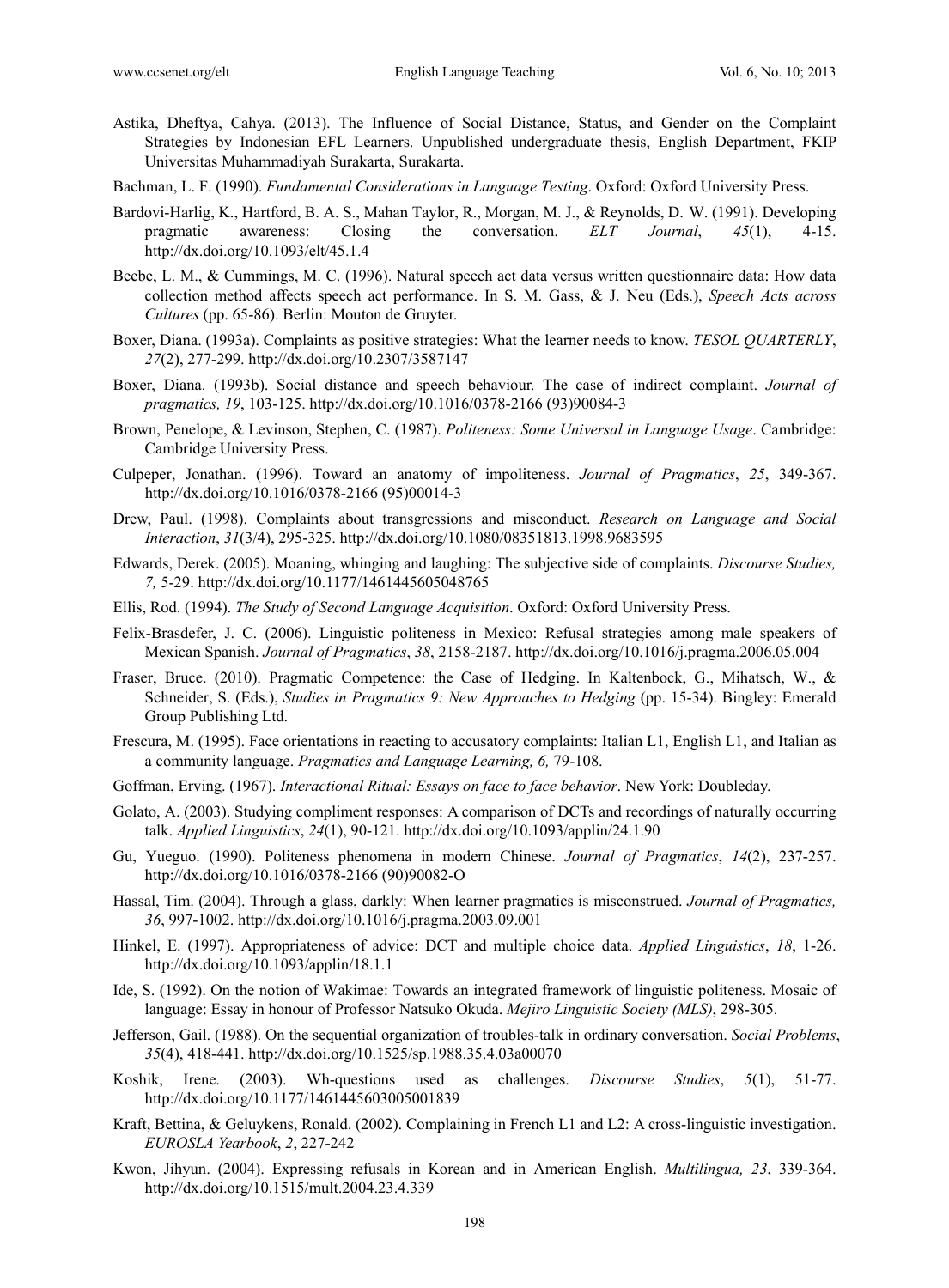- Laforest, Marty. (2002). Scenes of family life: complaining in everyday conversation. *Journal of Pragmatics*, *34*, 1595-1620. http://dx.doi.org/10.1016/S0378-2166 (02)00077-2
- Lakoff, Robin. (1977). What can you do with words: politeness, pragmatics, and performative. In Rogers, Andy (Ed.), *Proceedings of the Texas Conference on Performative, Presuppositions and Implicature*. Arlington: Center for Applied Linguistics.
- Leech, Geoffrey. (1983). *Principles of Pragmatics.* London: Longman.
- Lihui, Zheng, & Jianbin, Huang. (2010). A study of Chinese EFL learners' pragmatic failure and the implications for college English teaching. *Polyglossia*, *18*, 41-54.
- Marazita, L. R. A. (2009). The Role of Negative Politeness in Request: The Strategies that Non-Native Speakers Apply and Fail to Apply when Performing Request. *Journal of NELTA*, *14*(1/2), 82-90*.*
- Matsumoto, Y. (1988). Reexamination of the universality of face: Politeness phenomena in Japan. *Journal of Pragmatics*, *12*, 403-426. http://dx.doi.org/10.1016/0378-2166 (88)90003-3
- Monzoni, Chiara, M. (2008a). Direct complaints in (Italian) calls to the ambulance: The use of negatively framed questions. *Journal of Pragmatics*, *41*, 2465-2478*.* http://dx.doi.org/10.1016/j.pragma.2008.09.042
- Monzoni, Chiara M. (2008b). Introducing direct complaints through questions: The interactional achievement of 'pre-sequences'? *Discourse Studies*, *10*, 73-87. http://dx.doi.org/10.1177/1461445607085591
- Moon, K. (2002). Speech act study: Differences between native and non-native speakers' complaint strategies. *TESOL Working Papers series 1*. College of Arts and Sciences, American University.
- Murphy, B., & Neu, J. (1996). My grade's too low: The speech act set of complaining. In S. M. Gass, & J. Neu (Eds.), *Speech acts across cultures* (pp. 191-216). Berlin: Mouton de Gruyter.
- North, Scott. (2000). Cultures of complaint in Japan and the United States. *Working Paper, 17.* The Sociology Department at the University of California, Berkeley.
- Oktoprimasakti, Fransiska. (2006). Direct and indirect strategies of refusing among Indonesians. Department of English and Letter, Sanata Darma University. *Phenomena: Journal of language and Literature, 10*(2), 103-115.
- Olshtain, Elite, & Weinbach, Liora. (1993). Interlanguage features on the speech act of complaining. In Kasper, G., Blum-Kulka, S. (Eds.), *Interlanguage Pragmatics* (pp. 108-122). Oxford: Oxford University Press.
- Prawito, Hainess. (2007). The refusals strategies to a date invitation used by female Chinese students and female Javanese students in Surabaya. Unpublished thesis, English Department, Faculty of Letters, Petra Christian University, Surabaya.
- Sadler, Randall, W., & Eroz, Betil. (2002). "I refuse you!" An examination of English refusals by native speakers of English, Lao, and Turkish. *Arizona Working Paper in SLAT*, *9*, 53-80.
- Sauer, M. (2000). Complaints: A cross-cultural study of pragmatic strategies and linguistic forms. Paper presented at *AAAL Conference*, Vancouver, Canada.
- Schegloff, Emanuel, A. (1988). On an actual virtual servo-mechanism for guessing bad news: A single case conjecture. *Social Problems*, *35*(4), 442-457. http://dx.doi.org/10.2307/800596
- Seran, Dogancay, Aktuna, & Sibel, Kamisli. (1997). Pragmatic transfer in interlanguage development: A case study of advanced EFL learners. *Paper presented at the National Linguistics Conference* (11th Ankara, Turkey, May 1997).
- Suseno, Franz-Magnis. (1997). Javanese Ethics and World View. *The Javanese Idea of Good Life*. Jakarta: Gramedia.
- Taguchi, Naoko. (2008). The role of learning environment in the development of pragmatic comprehension: A comparison of gains between EFL and ESL learners. *Studies on Second Language Acquisition*, *30*, 423-452. http://dx.doi.org/10.1017/S0272263108080716
- Traverso, Veronique. (2008). The dilemmas of third-party complaints in conversation between friends. *Journal of Pragmatics, 41*, 2385-2399*.* http://dx.doi.org/10.1016/j.pragma.2008.09.047
- Tanck, Sharyl. (2002). Speech act sets of refusal and complaint: A comparison of native and non native English speakers' production. *Working paper written for TESL 523 Second Language Acquisition*. American University, Washington DC.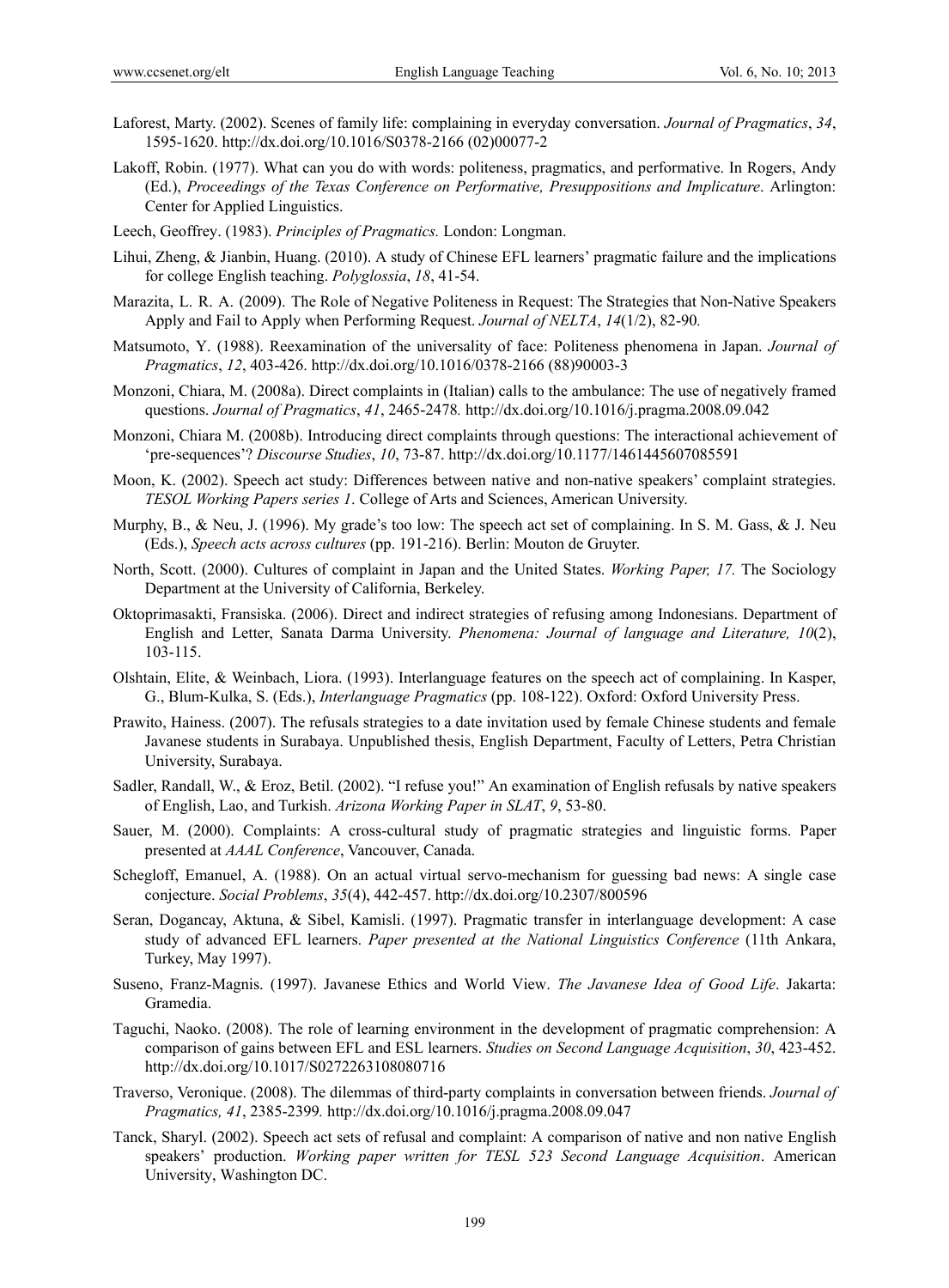- Thomas, Jenny. (1983). Cross cultural pragmatic failure. *Applied Linguistics*, *4*, 91-112. http://dx.doi.org/10.1093/applin/4.2.91
- Trosborg, Anna. (1995). Interlanguage Pragmatics. *Requests, Complaints and Apologies*. Berlin: Mouton de Gruyter. http://dx.doi.org/10.1515/9783110885286
- Umar, Abdul, Majeed, Al-Tayib. (2006). The speech act of complaint as realized by advanced Sudanese learners of English. *Umm Al-Qura University Journal of Educational, Social Sciences and Humanities*, *18*(2), 9-40.
- Wijayanto, Agus. (2013). The emergence of Javanese sopan and santun (politeness) on the refusal strategies used by Javanese learners of English. *The Internet Journal of Language, Culture and Society*, *36*, 34-47.
- Yang, Jia. (2008). How to say "No" in Chinese. *Proceedings of the 20th North American Conference on Chinese Linguistics (NACCL20)*, *2*, 1041-1058. The Ohio State University.

### **Appendix**

DCT Scenarios

Direction

- Read the scenarios before you answer them.
- Please imagine that you are in the situation as described by each DCT scenario.
- Respond each DCT scenario spontaneously as you do in face-to-face interaction.

1. Your close friend borrows your new digital camera to take seascapes views. When he returns your camera you find that the lens of your camera is broken. You complain your friend about it.

#### You say: ...

2. Your brother borrows your motorcycle to visit his friend. You say that you are going to ride your motorcycle to go to your campus at 2 o'clock. Your brother promises you to return it as soon as possible. Now you are about leaving for your campus but your brother has not come up yet. Finally your brother comes home very late. He says that he has forgotten that you are going to go to campus. You make a complaint to your brother.

You say: ...

3. You are a student of a university. You asked for your tuition fee to your father three days ago. Your father promises that you will receive the money today. Now you are going to go to your campus to pay for your tuition fee as today is the deadline to pay it. Unfortunately when you ask the money to your father he says that he has forgotten to take the money from the bank. He is going to give you the money this afternoon or tomorrow morning. You complain your father about it.

You say: ...

4. You are living at a dormitory. It is 22.30 now and you are still studying for the exam tomorrow morning. You are hearing the neighbour next door is playing rock music. The music is getting louder and louder and disturbs your concentration. You go to your neighbour next door to complain about it.

#### You say: ...

5. You are working at an electronic company. You are a sales supervisor. You asked one of your staffs to make a sales report last week. As it was promised that the report will be ready this morning. Now you need the report and you will send it to Jakarta. You ask the staff for it, but he says that it has not been completed. You make a complaint to him.

#### You say: ...

6. You are reading the result of the final exam on the announcement board at your department. You find out that the score of your Structure II subject which you predict you will get A is D. You are not happy with the score. You meet the lecturer and make a complaint.

You say: ...

7. You are at a copy service centre for copying a book chapter. Now you and other students are queuing for about 15 minutes. A student whom you do not know cuts the queue and asks the staff to copy his documents. It seems that he knows the staff well. You make a complaint to the student.

You say: ...